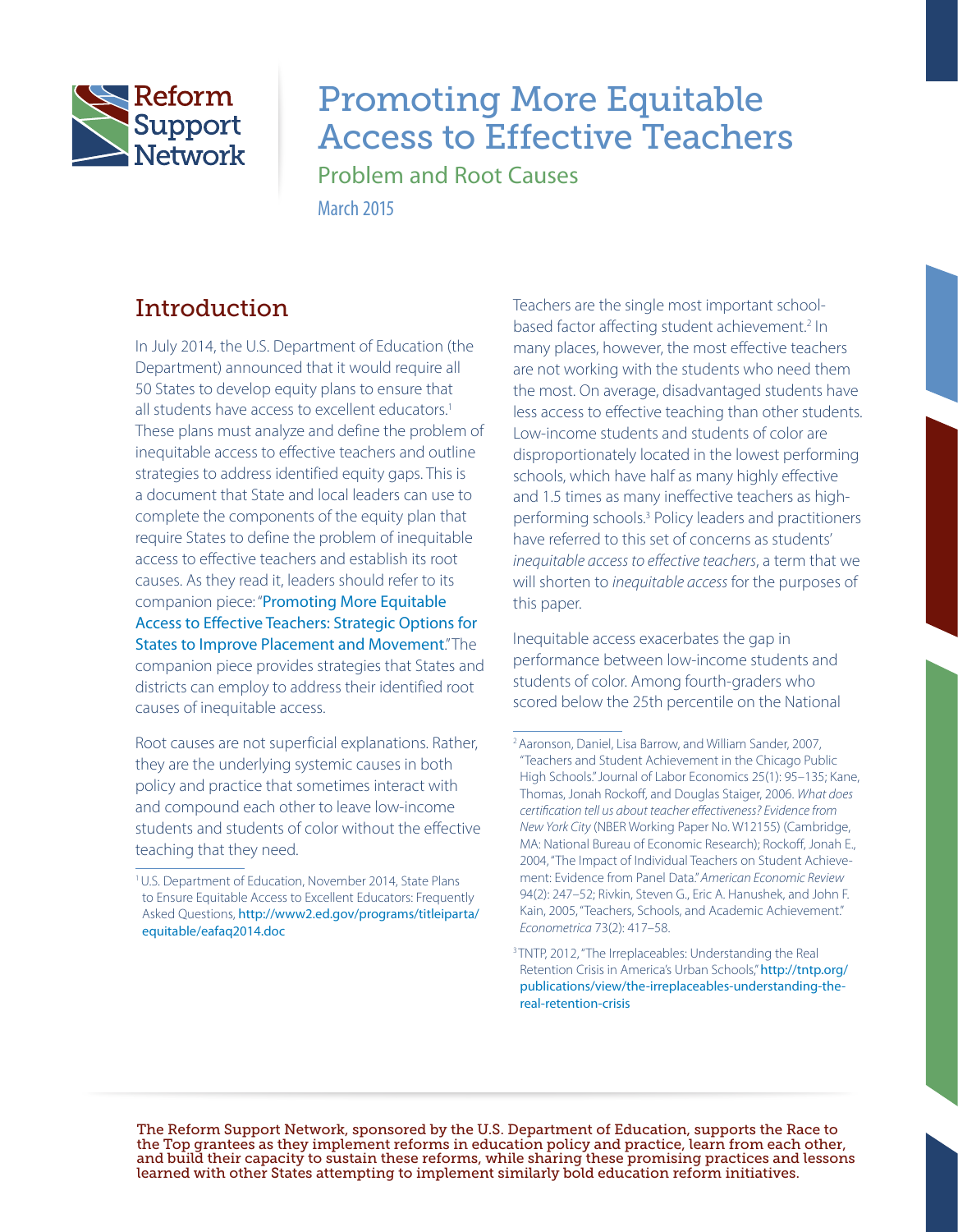Assessment of Education Progress (NAEP) in 2011, 74 percent were eligible for free or reduced-price lunch (FRPL), and 60 percent were black or Hispanic. Among those who scored above the 75th percentile, only 23 percent were eligible for FRPL and only 18 percent were black or Hispanic.<sup>4</sup>

This paper will explore strategies to provide highneed students with equitable access to effective teachers that States and districts can use to close these achievement gaps.<sup>5</sup> Given that highly effective teachers can make up for the typical deficits in the preparation of students from low-income backgrounds, it should be an urgent priority for States to ensure that high-need students have access to highly effective teachers.<sup>6</sup>

## Defining the Problem of Inequitable Access

#### Defining Excellent Educators

Before States and districts can examine the issue of inequitable access across and within districts, they must first identify the teachers who consistently demonstrate effectiveness in the classroom. The Department considers excellent educators to be those who are fully able to support students in getting and remaining on track to graduate from high school and getting ready for college or careers. States are attempting to define effectiveness using a variety of measures of teaching and learning. How States

measure effectiveness will depend on the metrics available to them. These metrics may include both the observable characteristics of a teacher's experience and credentials (for example, years of experience or advanced degrees) and measures of teacher practice and impact on student learning (for example, evidence from classroom observations or student growth data).

Some observable characteristics have shown a positive correlation to student achievement. These include years of experience (although the effect plateaus at 3-5 years),<sup>7</sup> attainment of advanced degrees (particularly for high school mathematics teachers),<sup>8</sup> and content knowledge as measured by the number of college courses a teacher took in his or her content area.<sup>9</sup> However, effective teaching is perhaps best described through multiple measures of teacher practice and impact on student learning. These include value-added measures (VAM), which estimate teacher effectiveness against expected student growth on standardized tests, controlling for various student- and school-based factors. Using VAM, researchers found that teacher effectiveness is portable across different school settings. For example, among teachers who switched between schools with substantially different poverty levels or academic performance levels, there was no change in those teachers' measured effectiveness. This pattern holds regardless of the direction of the school change (low to high performing or high to low performing).10

States and districts can also measure effective teaching through classroom observation. During classroom observation, observers assess a teacher's

<sup>4</sup> Institute of Education Sciences, National Center for Education Statistics, U.S. Department of Education, 2011, "Reading 2011: National Assessment of Educational Progress at Grades 4 and 8," [http://nces.ed.gov/nationsreportcard/pdf/main2011/2012457.](http://nces.ed.gov/nationsreportcard/pdf/main2011/2012457.pdf) [pdf](http://nces.ed.gov/nationsreportcard/pdf/main2011/2012457.pdf)

<sup>&</sup>lt;sup>5</sup> High-need students refers to students at risk of educational failure or otherwise in need of special assistance and support, such as students who are living in poverty, who attend high-minority schools, who are far below grade level, who have left school before receiving a regular high school diploma, who are at risk of not graduating with a diploma on time, who are homeless, who are in foster care, who have been incarcerated, who have disabilities, or who are English language learners.

<sup>&</sup>lt;sup>6</sup> Hanushek, Eric, 2002, "Teacher Quality," Teacher Quality. (Palo Alto, CA: Hoover Press).

<sup>7</sup> Grissmer, David, et al., 2000, "Improving Student Achievement: What State NAEP Test Scores Tell Us" (Santa Monica, CA: RAND).

<sup>8</sup> Goldhaber, Dan, and Dominic Brewer, 1996, "Evaluating the Effect of Teacher Degree Level on Educational Performance" (Washington, DC: National Center for Education Statistics, U.S. Department of Education).

<sup>&</sup>lt;sup>9</sup> Goldhaber and Brewer, 1996.

<sup>10</sup> Xu, Zeyu, et al., 2012, "Portability of Teacher Effectiveness Across School Settings" (Washington, DC: National Center for Analysis of Longitudinal Data in Education Research).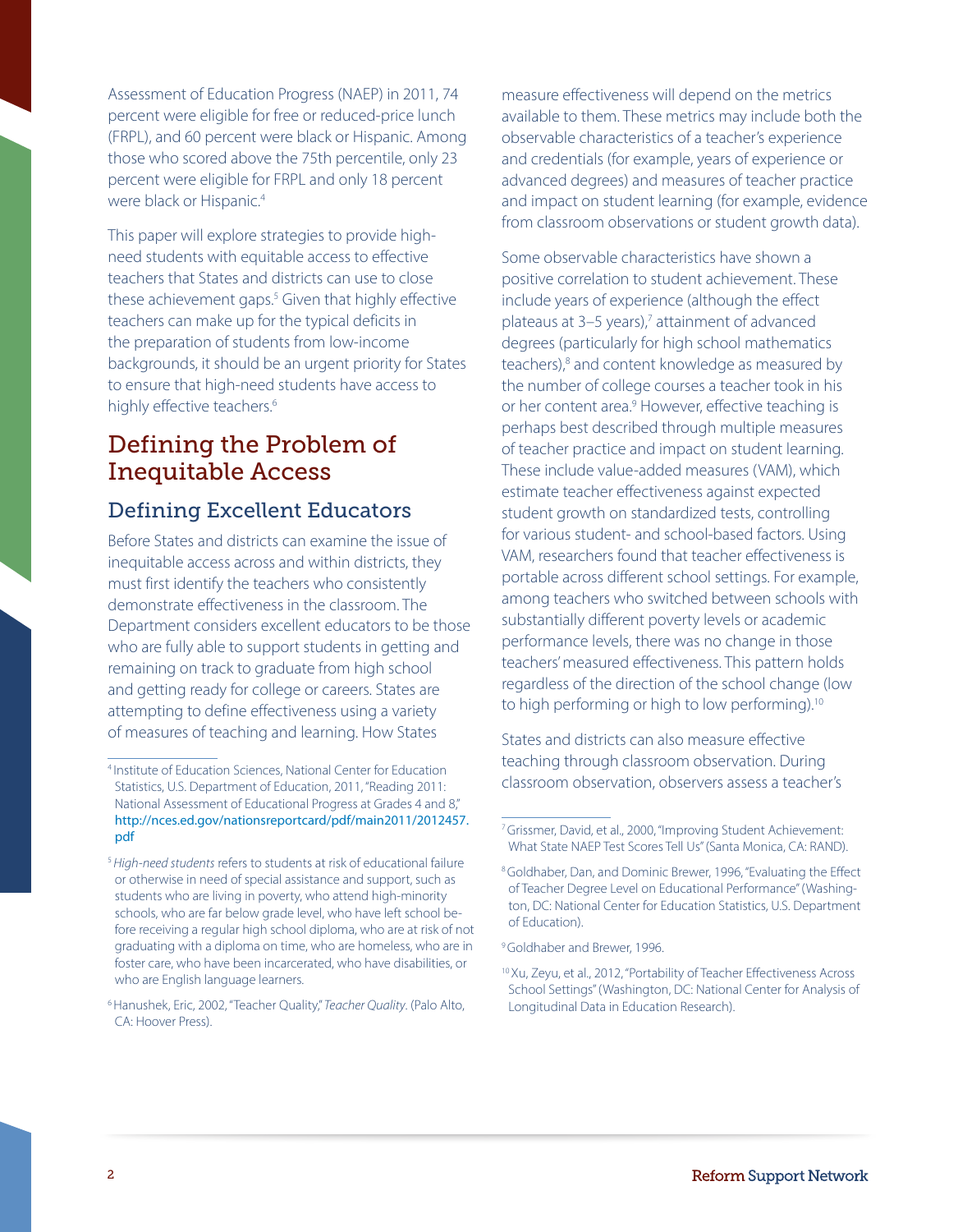use of instructional practices that produce positive student outcomes. These can include, but are not limited to, teaching content clearly, differentiating instruction to meet student needs, and maintaining a positive and organized classroom culture. Combining multiple measures such as observation scores and teacher impact on student growth can better predict a teacher's student achievement gains with another group of students than can graduate degrees or years of teaching experience.<sup>11</sup>

A State education agency (SEA) has discretion regarding whether and how to define excellent teachers for the purpose of its equity plan. However, the Department encourages SEAs to define an excellent educator as an educator who has been rated effective or higher by high-quality educator evaluation and support systems.<sup>12</sup>

#### The Placement and Development of Effective Teachers

Findings from several recent studies suggest that students in high-need schools have less access to the most effective teachers and more access to the least effective teachers.<sup>13</sup> For example, a 2009 study showed that high-performing teachers made up 15.4 percent of the teaching staff in high-poverty, high-minority schools in Tennessee, but made up 20 percent of the teaching staff in the State's low-poverty, low-minority schools. Low-performing teachers made up 19.6 percent of the teaching staff in high-poverty, highminority schools; in low-poverty, low-minority schools, they made up 13.2 percent of the teaching staff.<sup>14</sup> In

New York City Public Schools, students in high-poverty schools were more than three times as likely to be taught by a teacher rated "unsatisfactory" as students in low-poverty schools.<sup>15</sup>

The gap between teacher effectiveness in low- and high-poverty schools widens because of the relatively poor performance of the least effective teachers in high-poverty schools. One study shows that while the most effective teachers in high-poverty schools are just as effective as their counterparts in low-poverty schools, the least effective teachers in high-poverty schools are much less effective than their counterparts in lower poverty schools.<sup>16</sup>

As many district leaders will attest, the challenge of placing effective teachers with the students who need them the most begins with recruitment and hiring. This problem is especially pronounced in rural districts, where a shortage of candidates limits the choices that district hiring managers have regarding who they hire. In addition to a smaller overall pool of candidates, evidence shows that the pool of candidates in rural areas may be less well prepared than their counterparts in urban areas. For example, researchers consistently find that teachers in rural areas have comparatively low educational attainment, are half as likely to have graduated from top-ranked colleges or universities than those in urban areas,<sup>17</sup> and are less likely to have graduate degrees and more likely to have majored in education with less content coursework.18

Although the problem of inequitable access may begin with the supply of teachers, it compounds over time as new teachers develop their skills. In low-

<sup>11</sup> MET Project, 2012, "Gathering Feedback for Teaching: Combining High-Quality Observations with Student Surveys and Achievement Gains" (Seattle, Washington: Bill & Melinda Gates Foundation).

<sup>12</sup> U.S. Department of Education, November 2014, State Plans to Ensure Equitable Access to Excellent Educators: Frequently Asked Questions, [http://www2.ed.gov/programs/titleiparta/equi](http://www2.ed.gov/programs/titleiparta/equitable/eafaq2014.doc)[table/eafaq2014.doc](http://www2.ed.gov/programs/titleiparta/equitable/eafaq2014.doc) 

<sup>&</sup>lt;sup>13</sup> The "most effective" teachers had teacher effectiveness scores that were strongly positive (at least 1.5 standard errors above zero). The "least effective" teachers had teacher effectiveness scores that were strongly negative (at least 1.5 standard errors below zero).

<sup>&</sup>lt;sup>14</sup> Tennessee Department of Education, 2009, Distribution of Effective Teachers in Tennessee Schools.

Quality in New York City," [http://d3n8a8pro7vhmx.cloudfront.](http://d3n8a8pro7vhmx.cloudfront.net/studentsfirstny/legacy_url/176/SFNY-Unsatisfactory-Report.pdf?1414014398) 15 StudentsFirstNY, 2013, "Unsatisfactory: The Distribution of Teacher [net/studentsfirstny/legacy\\_url/176/SFNY-Unsatisfactory-Re](http://d3n8a8pro7vhmx.cloudfront.net/studentsfirstny/legacy_url/176/SFNY-Unsatisfactory-Report.pdf?1414014398)[port.pdf?1414014398](http://d3n8a8pro7vhmx.cloudfront.net/studentsfirstny/legacy_url/176/SFNY-Unsatisfactory-Report.pdf?1414014398).

<sup>&</sup>lt;sup>16</sup> Sass, Tim, et al., 2010, "Value Added of Teachers in High-Poverty and Lower-Poverty Schools" (Washington, DC: National Center for Analysis of Longitudinal Data in Education Research).

<sup>&</sup>lt;sup>17</sup> Gibbs, Robert M., 2000, "The Challenge Ahead for Rural Schools," Forum for Applied Research and Public Policy 15, no. 1, 82–87.

<sup>&</sup>lt;sup>18</sup> Carlsen, William S., and David H. Monk, 1992, "Differences Between Rural and Nonrural Secondary Science Teachers: Evidence from the Longitudinal Study of American Youth," Journal of Research in Rural Education 8, no. 2, 1–10.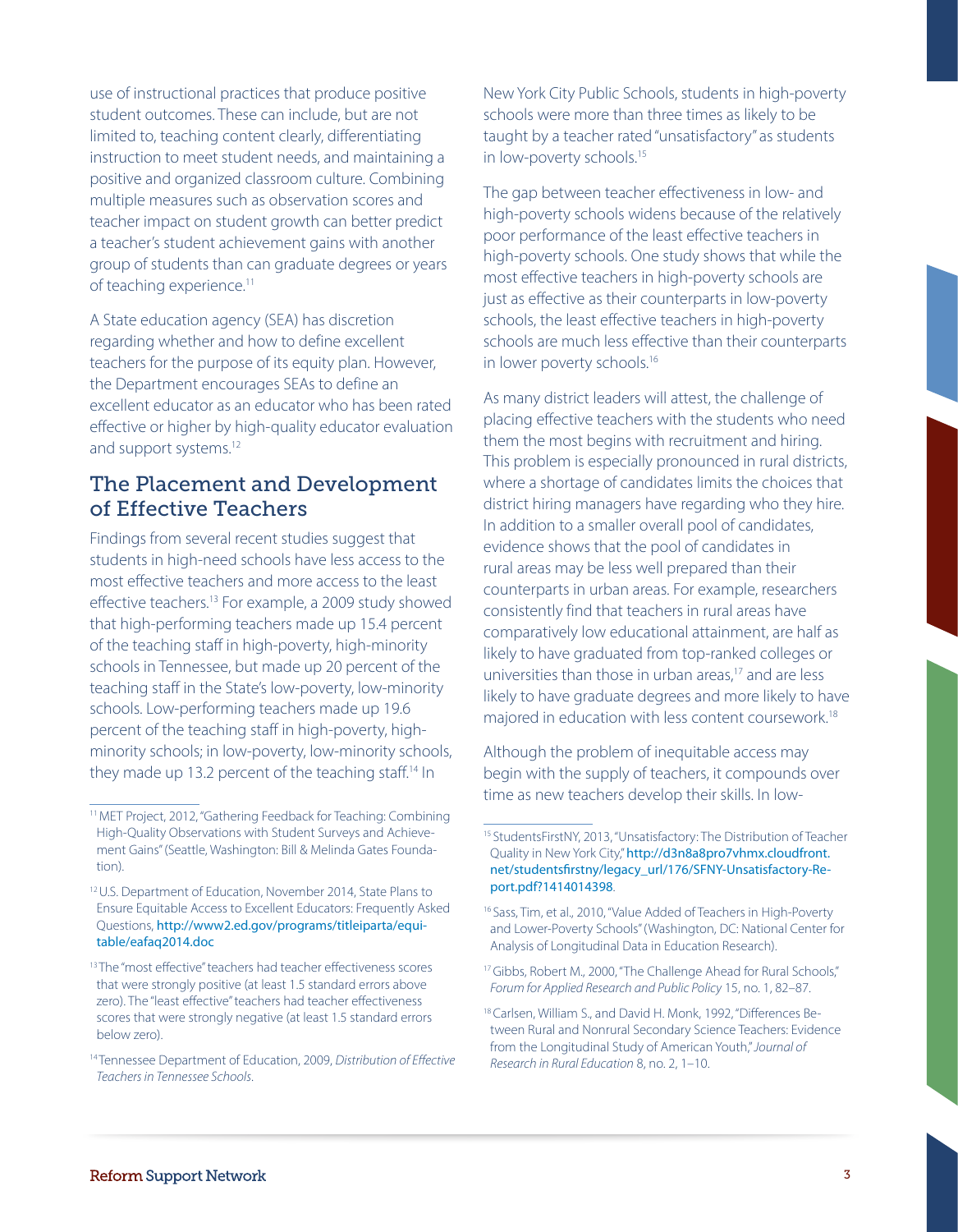poverty, low-minority schools, teachers develop more quickly and improve over a longer period of time more often than in high-poverty, high-minority schools.<sup>19</sup> In low-poverty schools, teacher effectiveness increases with experience, particularly from years 6 to 12, whereas teacher effectiveness plateaus in high-poverty schools after 5 years of teaching.<sup>20</sup>

#### Teacher Mobility and Attrition

Student access to effective and ineffective teachers is heavily influenced by mobility and attrition. Mobility is when teachers opt to transfer within or across districts. Attrition is when teachers opt to leave the classroom for reasons such as retirement or employment outside the education sector. Teacher attrition represents an absolute loss to the teacher workforce, whereas teacher mobility represents a potential shift in teacher effectiveness within the system.

The reasons for teacher mobility differ. A teacher may move within a district to seek better working conditions, opting to receive the same salary for work in a different school. A teacher may move to another district to seek changes in working conditions and salary. The likelihood that teachers will move and the patterns of teacher movement vary by degree of teacher effectiveness and school characteristics. The most effective teachers in low-performing schools are most likely to transfer to other schools within the same district. However, teachers across the effectiveness distribution are more likely to leave high-poverty, high-minority schools than low-poverty, low-minority schools.21

On average, ineffective teachers leave the classroom at higher rates than effective teachers.<sup>22</sup> Teachers who exit the profession (attrition) are, on average, less effective than those who either move (mobility) or stay in their assignments. Although ineffective teachers leave teaching at higher rates, those who stay in the

profession simply transfer within the district if they are counseled out of their positions, usually moving to lower-performing schools.<sup>23</sup>

The loss of highly effective teachers from – and the retention of low-performing teachers at – high-need schools exacerbate inequitable access to effective teachers. Approximately 10,000 highly effective teachers leave the 50 largest school districts across the country each year, while 100,000 low-performing teachers stay.<sup>24</sup> Few ineffective teachers currently selfselect out of the profession. Seventy-five percent stay at the same school each year, and 50 percent say that they intend to remain a teacher for at least 10 more years.

Increases in enrollment, the concentration of lowincome students, and the concentration of African American students all correspond with increases in the odds of teachers exiting the classroom. Teacher attrition is problematic because high levels of teacher turnover usually result in higher levels of teachers with little or no experience, who are, on average, less effective than their peers with at least 3 years of experience.

To address the issue of inequitable access, States and districts also must understand the impact that initial placement has on a teacher's career and student learning, the amount of time he or she will stay in his or her initial placement, and the reasoning behind his or her decision to transfer to another school or district or to leave the profession entirely.

Now that we have explored how effective teachers move and how that movement exacerbates inequitable access, we will examine the reasons why they move. This will help States and districts understand the policy levers that can improve equitable access to effective teachers and potentially other educators.

 $24$  Ibid.

<sup>&</sup>lt;sup>19</sup> Tennessee Department of Education, 2009.

<sup>20</sup> Sass, et al., 2010.

<sup>21</sup> Goldhaber, Dan, et al., 2009, "Teacher Career Paths, Teacher Quality, and Persistence in the Classroom: Are Public Schools Keeping Their Best?" (Washington, DC: National Center for Analysis of Longitudinal Data in Educational Research).

<sup>&</sup>lt;sup>22</sup> Goldhaber, Dan et al., 2009.

<sup>&</sup>lt;sup>23</sup> TNTP, 2012, "The Irreplaceables: Understanding the Real Retention Crisis in America's Urban Schools."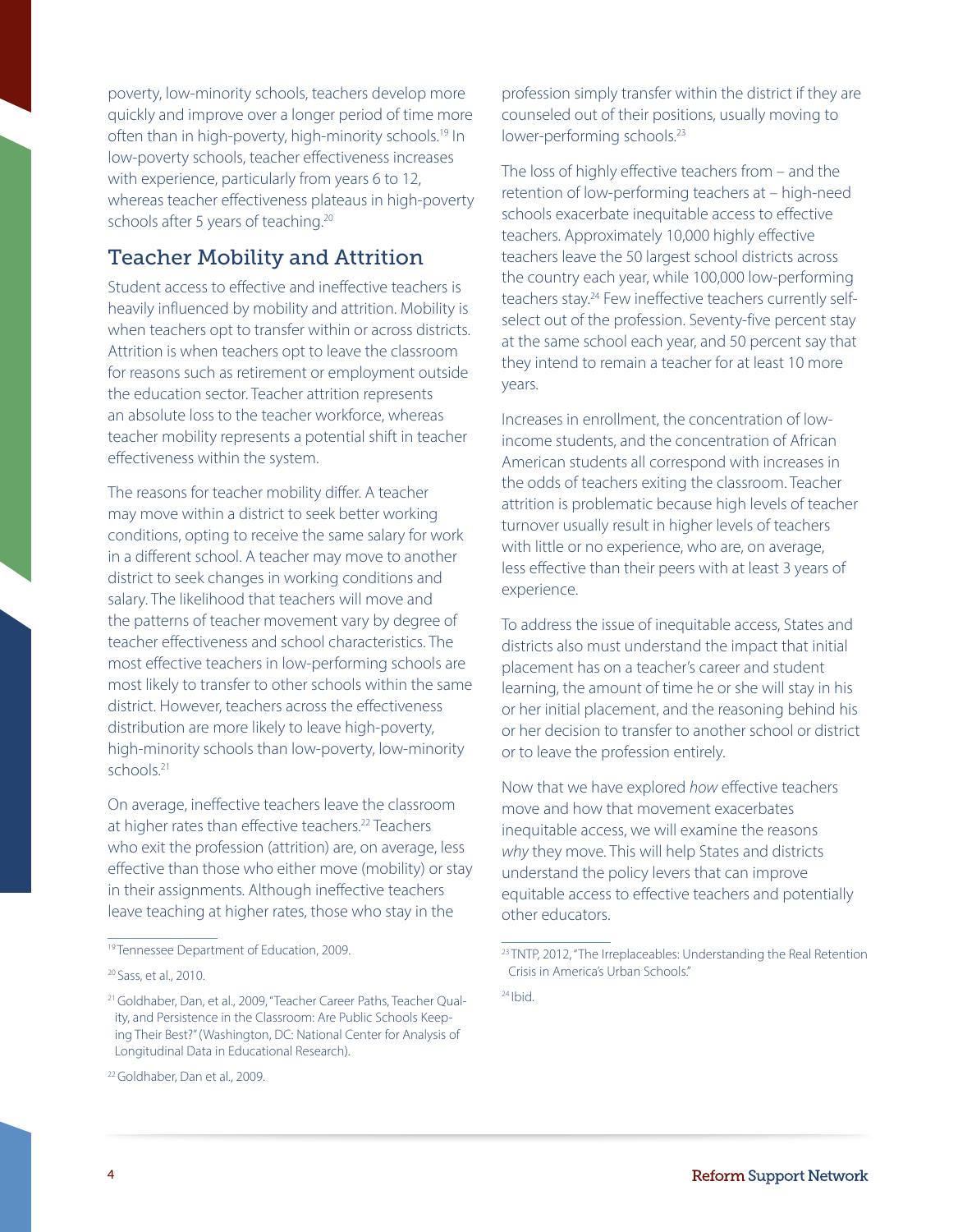# The Root Causes of Inequitable Access

To improve access to effective teachers, States will need to employ strategies across the human capital management continuum—from supply to retention. This document's companion piece, "Promoting More [Equitable Access to Effective Teachers: Strategic](https://rtt.grads360.org/#communities/pdc/documents/7233)  [Options for States to Improve Placement and](https://rtt.grads360.org/#communities/pdc/documents/7233)  [Movement](https://rtt.grads360.org/#communities/pdc/documents/7233)," outlines these strategies for States. It also provides a matrix that links strategies to the root

causes that this document is about to explore. While the root causes in this document focus on those that are at the heart of school and district practices, they nonetheless might be addressed by solutions related to supply as the matrix suggests. Readers of this document will be well served by reviewing the companion piece after exploring below the following root causes: ineffective leadership, effectivenessblind human capital management, adverse working conditions, student characteristics, inadequate compensation, and the productivity of peer teachers.

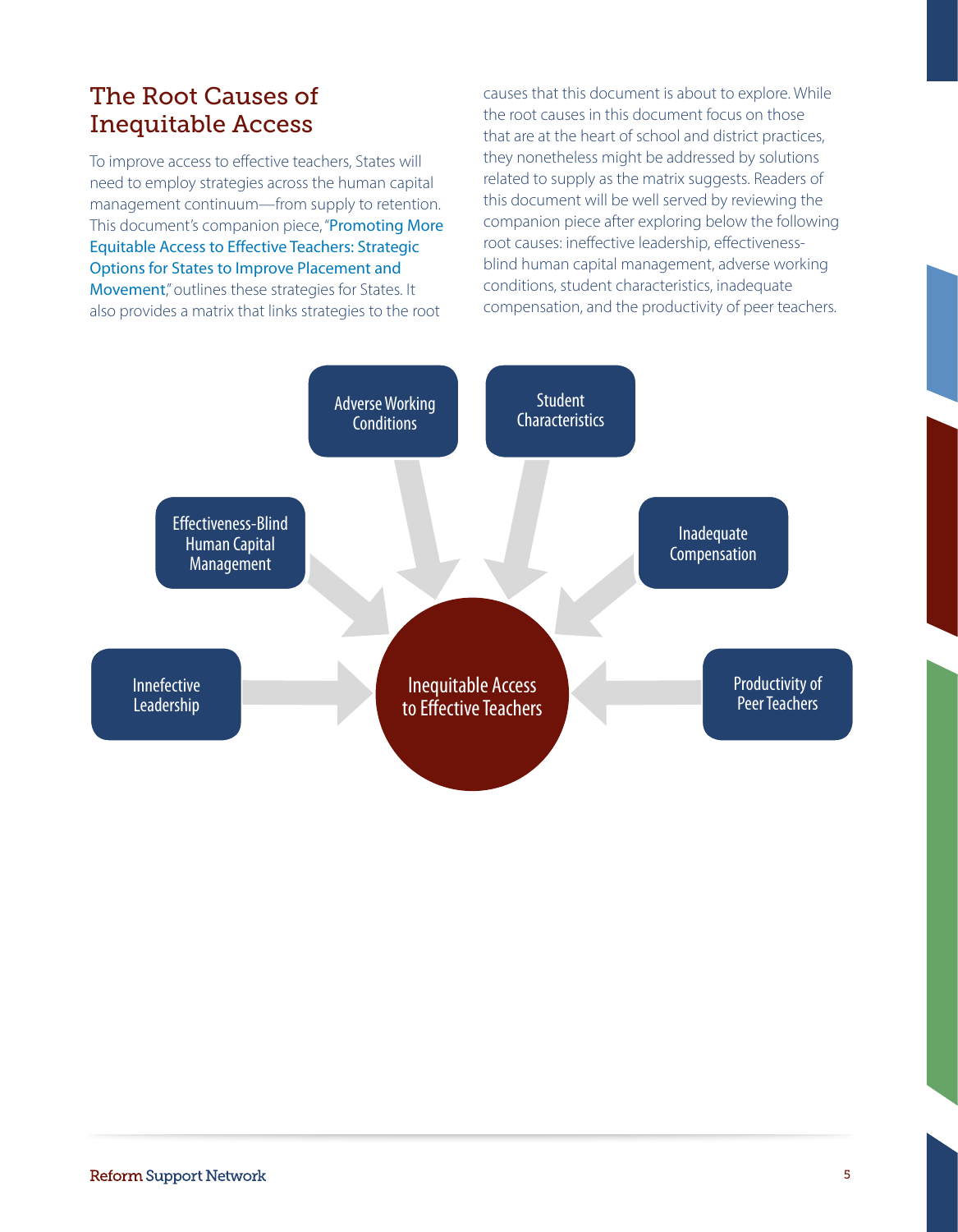#### Ineffective Leadership

Effective school leadership is vital to effective instruction, as good school leaders develop and retain highly effective teachers. However, low-performing schools are less likely to have these good school leaders. In one study of teachers in urban school districts, principals of schools that retained highly effective teachers longer (2–6 years longer than the average highly effective teacher) were more likely to communicate high expectations and make teachers feel supported. They were also less likely to tolerate ineffective teaching. Highly effective teachers whose principals implemented two or more of the following strategies planned to keep teaching at their schools nearly twice as long as teachers whose principals did not do so:

- Provide teachers with regular, positive feedback.
- Help teachers identify areas of development.
- Provide critical feedback about teacher performance in an informal manner.
- Publicly recognize teachers' accomplishments.
- Inform teachers that they are high performing.
- Identify opportunities or paths for teachers to take on leadership roles.
- Put teachers in charge of something important.
- Provide teachers with access to additional resources for the classroom<sup>25</sup>

#### Effectiveness-Blind Human Capital Management

The same study showed that schools retain their most effective and least effective teachers at similar rates, despite the fact that schools have a three in four chance of replacing a low-performing teacher with a new hire who will be more effective immediately.<sup>26</sup> This suggests that principals and school districts are not counseling out or removing ineffective teachers from their classrooms. Exacerbating this problem is the fact that many States and districts require

seniority-based layoffs, which are not correlated with teacher effectiveness. For instance, a recent study of the Los Angeles Unified School District showed that 45 percent of laid-off teachers were in the top two quartiles of teacher effectiveness.27

#### Adverse Working Conditions

are sensitive to working conditions.<sup>29</sup> Teachers at The field defines working conditions as a collection of factors, including teacher workload, parental involvement, student conduct, school safety, school location, and the quality of school leaders and colleagues.28 Research shows that teachers low-performing schools are much less satisfied with working conditions (32–45 percent) than their colleagues at high-achieving schools (70–82 percent).<sup>30</sup>

#### Student Characteristics

Studies show that student characteristics, including race and socioeconomic status, are statistically correlated with teacher mobility. Teachers located in schools with relatively high concentrations of black students are more likely to transfer to new schools in the district.31 Black teachers tend to move to schools with higher black enrollment than the schools that they left. White and Hispanic teachers tend to move to schools with higher white enrollment than the schools that they left. Poverty also plays a role in teacher mobility. On average, teachers move to schools that have lower concentrations of poverty.<sup>32</sup>

 $26$  Ibid.

<sup>&</sup>lt;sup>25</sup> TNTP, 2012, "The Irreplaceables: Understanding the Real Retention Crisis in America's Urban Schools."

<sup>&</sup>lt;sup>27</sup> Center for Education Policy Research, 2012, "Strategic Data Project Human Capital Diagnostic: Los Angeles Unified School District," [http://cepr.harvard.edu/cepr-resources/files/news-events/sdp](http://cepr.harvard.edu/cepr-resources/files/news-events/sdp-lausd-hc.pdf)[lausd-hc.pdf](http://cepr.harvard.edu/cepr-resources/files/news-events/sdp-lausd-hc.pdf) 

<sup>&</sup>lt;sup>28</sup> TNTP, 2012, "The Irreplaceables: Understanding the Real Retention Crisis in America's Urban Schools."

<sup>&</sup>lt;sup>29</sup> Feng, Li, 2009. "Opportunity Wages, Classroom Characteristics, and Teacher Mobility." Southern Economic Journal 75(4): 1165–90; Ingersoll, R., and Thomas M. Smith, 2003, "The wrong solution to the teacher shortage," Educational Leadership, vol. 60, 30-33.

<sup>30</sup> Goldhaber, Dan, et al., 2009.

 $31$  Ibid.

<sup>32</sup> Hanushek, Eric, et al., 2004, "Why Public Schools Lose Teachers," Journal of Human Resources 39.2: 326–54.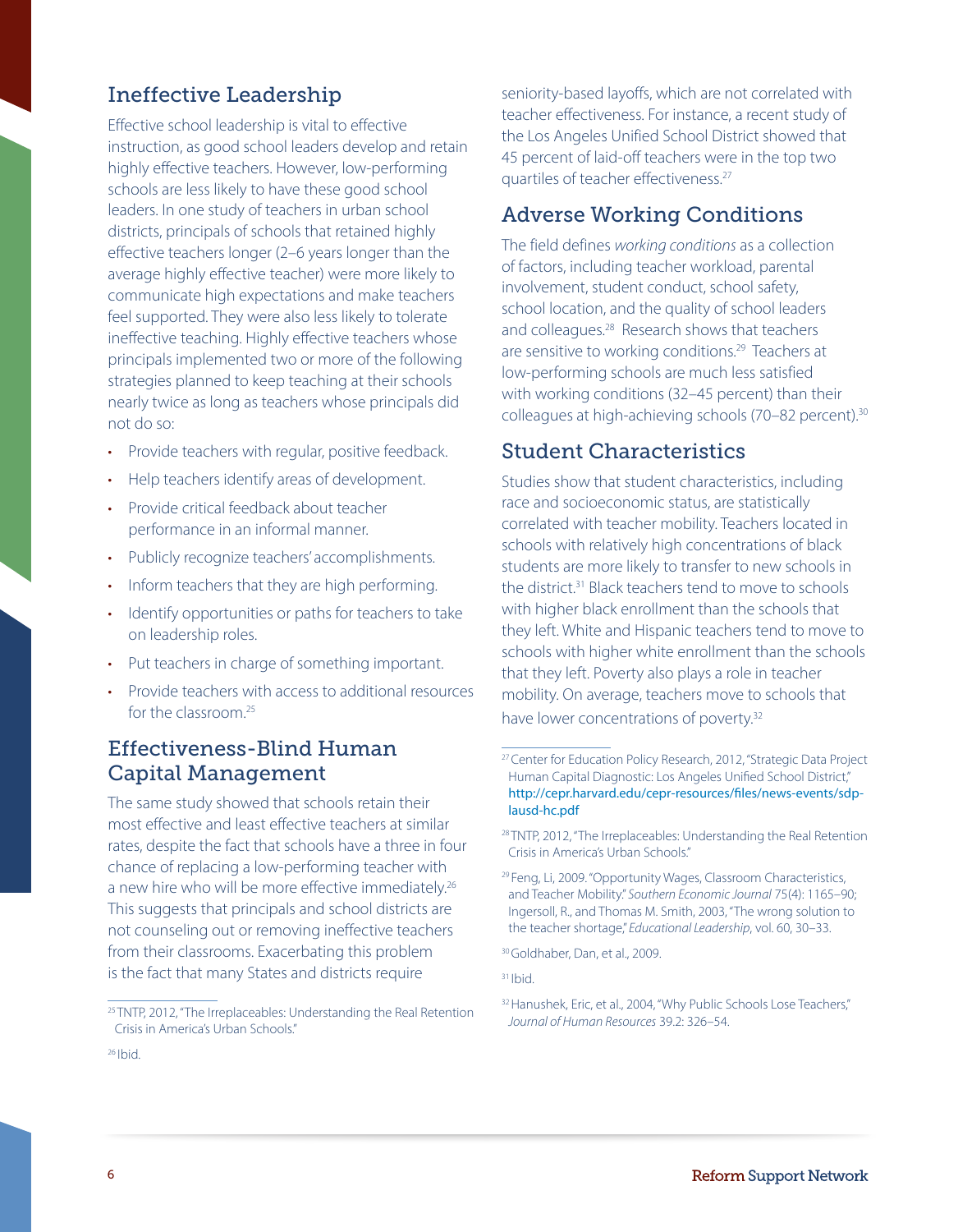### Inadequate Compensation

Most teacher compensation systems are "lockstep," rewarding years of experience and educational attainment while ignoring a teacher's impact in the classroom. These compensation systems are the product of State and district policies or contracts collectively bargained by boards of education and teacher associations and unions. Nearly all of the nation's salary schedules reward seniority over performance.

Compensation matters to highly effective teachers. In a survey of teachers in four major urban school districts, highly effective teachers were twice as likely as ineffective teachers to cite dissatisfaction with compensation as a reason for leaving.33 They also identified compensation as one of the top three reasons that would cause them to leave the classroom. Fewer than half of highly effective teachers in these districts were satisfied with their current level of pay.<sup>34</sup> In Hillsborough, Florida, 47 percent of teachers said that they would not stay in their high-poverty schools without an increase in pay.<sup>35</sup>

#### Productivity of Peer Teachers

The greater the gap between a teacher's own productivity and the average quality of other teachers at his or her school, the more likely that teacher is to leave his or her initial placement. Teachers who move tend to go to a school where the average teacher quality is like their own. In other words, highly effective teachers seek out schools where the average teacher is high performing, while poor performers go to schools where the average teacher is low performing.<sup>36</sup> The

most effective teachers who transfer schools tend to go to schools whose faculties are in the top quartile of teacher quality. Highly effective teachers who believe that their colleagues are mostly effective said they would remain at their schools for a longer period of time than highly effective teachers who believe that their colleagues are ineffective.<sup>37</sup>

### Next Steps for States and **Districts**

When States and districts commit to providing excellent teachers to all students, they likely will address a set of questions that help them to determine whether conditions exist to improve equitable access:

- 1. How do we currently define effectiveness/quality? Do we define effectiveness using multiple measures that include educator practice and capture the impact on student learning? If we do not, do we want to move and can we move in that direction?
- 2. Do we have in place systems that take into account these measures as we assess effectiveness?
- 3. Are we able to analyze effectiveness data to ensure that the measures are reliable?

Thinking about and addressing these conditions will help States take the next step in identifying the root causes of inequity and developing strategies to address those root causes. The Center on Great Teachers and Leaders has developed a **[data review tool](http://www.gtlcenter.org/learning-hub/equitable-access-toolkit/data-review-tool)** to help States review and analyze their equitable access data, as well as a **[root-cause analysis workbook](http://www.gtlcenter.org/learning-hub/equitable-access-toolkit/root-cause-analysis-workbook)** to help States identify the root causes of the problem. These tools will give States insight into which strategies will most likely address the specific issues they face. The research presented in this paper suggests that the strategies that are likely to have the highest impact

<sup>33</sup> TNTP, 2012, "The Irreplaceables: Understanding the Real Retention Crisis in America's Urban Schools."

<sup>&</sup>lt;sup>34</sup> TNTP, 2012, "Keeping Irreplaceables in DC Public Schools: Lessons in Smart Teacher Retention," [http://tntp.org/publications/view/](http://tntp.org/publications/view/keeping-irreplaceables-in-d.c.-public-schools-smart-teacher-retention) [keeping-irreplaceables-in-d.c.-public-schools-smart-teacher](http://tntp.org/publications/view/keeping-irreplaceables-in-d.c.-public-schools-smart-teacher-retention)[retention](http://tntp.org/publications/view/keeping-irreplaceables-in-d.c.-public-schools-smart-teacher-retention)

<sup>&</sup>lt;sup>35</sup> Lemke, Mariann, et al., 2012, "Providing Effective Teachers for All Students: Examples from Five Districts,"Washington, DC: U.S. Department of Education.

<sup>&</sup>lt;sup>36</sup> Feng, Li, and Tim Sass, 2012, "Teacher Quality and Teacher Mobility," [https://aefpweb.org/sites/default/files/webform/Feng%20](https://aefpweb.org/sites/default/files/webform/Feng%20and%20Sass%20Teacher%20Quality%20and%20Teacher%20Mobility%2002-12%20A%20clean.pdf)  [and%20Sass%20Teacher%20Quality%20and%20Teacher%20](https://aefpweb.org/sites/default/files/webform/Feng%20and%20Sass%20Teacher%20Quality%20and%20Teacher%20Mobility%2002-12%20A%20clean.pdf)  [Mobility%2002-12%20A%20clean.pdf](https://aefpweb.org/sites/default/files/webform/Feng%20and%20Sass%20Teacher%20Quality%20and%20Teacher%20Mobility%2002-12%20A%20clean.pdf) 

<sup>&</sup>lt;sup>37</sup> TNTP, 2012, "The Irreplaceables: Understanding the Real Retention Crisis in America's Urban Schools."